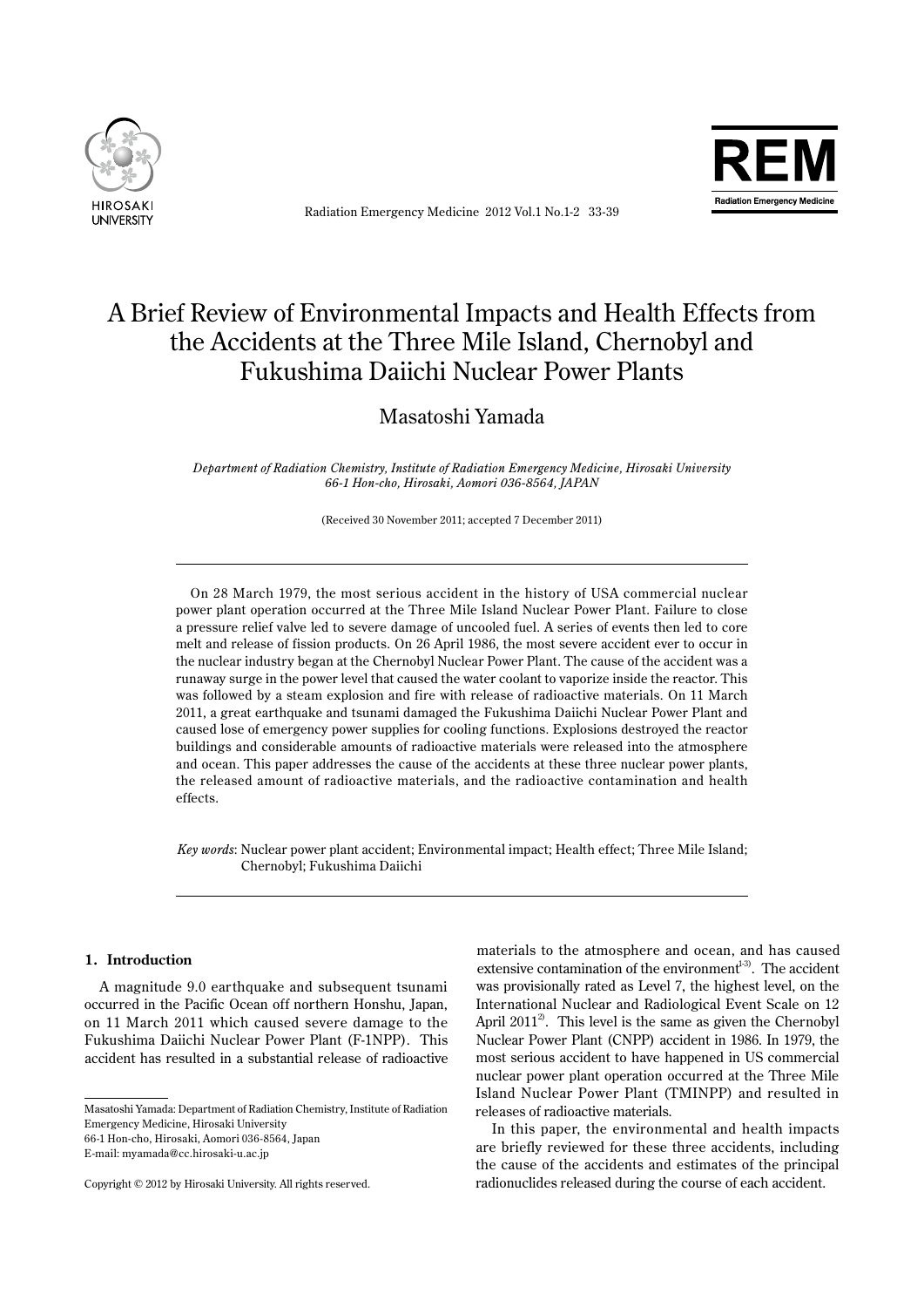

**Fig. 1.** Three Mile Island Nuclear Power Plant (http://upload.wikimedia.org/wikipedia/commons/b/b9/Three\_Mile\_ Island\_%28color%29.jpg).

## **2. TMINPP**

#### *2.1. The TMI Accident*

 The TMINPP was constructed on a sandbank of the Susquehanna River, south of Harrisburg, Pennsylvania, USA (Fig. 1) and had two pressurized water reactors. The accident at Unit 2 began about 4 a.m. on 28 March 1979. The cause of the accident was the failure to close a pressure relief valve, which led to severe damage of uncooled fuel. A series of events then led to core melt and release of fission products through a relief valve in the primary water makeup system<sup>4)</sup>. About 45% of the core melted and about 19,000 kg of molten core material relocated onto the lower head of the pressure vessel. Despite melting of the fuel, the reactor vessel maintained its integrity and the damaged fuel was contained in it.

#### *2.2. Radioactive contamination of the environment*

 The accident released large amounts of radioactive materials from failed fuel to the containment, but the environmental releases were relatively small. Most fission products were retained in the reactor core water. The principal radionuclides released to the environment were of xenon and iodine. About 370 PBq of noble gases, mainly  $^{133}\text{Xe}$ , and some 550 GBq of  $^{131}\text{I}$  were released into the atmosphere<sup>4)</sup>. Xenon-133 (half-life: 5.3 days) is chemically non-reactive and does not persist in the environment after it disperses in the atmosphere.

## *2.3. Health effects*

 Individual doses averaged 15 μSv within 80 km of the TMINPP, and the maximum effected dose that any member of the public could have received was estimated to have



Fig. 2. The estimated daily releases of <sup>131</sup>I from the CNPP<sup>9</sup>.

been 850 µSv from external gamma irradiation<sup>5)</sup>. It was estimated that the collective effective dose resulting from the radioactivity released to the population living within 80 km of the nuclear power plant was approximately 20 man Sv between 28 March and 15 April<sup>6</sup> or an average value of 30 manSv (with a range of 16 manSv to 53 manSv) for the time period from 28 March through 7 April<sup>7</sup>. The estimated annual collective effective dose to this population from natural background radiation is about 2,400 manSv. The increment of radiation dose to persons living within 80 km due to the accident was somewhat less than one percent of the annual background level<sup>6</sup>. The radiation doses received by the general population as a result of exposure to the radioactivity released during the accident were so small that no detectable additional cases of cancer, developmental abnormalities, or genetic ill-health were predicted to occur as a consequence of this accident<sup>6</sup>.

# **3. CNPP**

#### *3.1. The Chernobyl accident*

 The CNPP was constructed in northern Ukraine, some 20 km south of the border with present-day Belarus and 140 km west of the border with the present-day Russian Federation. The accident at Unit 4 began shortly after midnight on 26 April 1986. It was the most severe ever to have occurred in the nuclear industry. The Chernobyl reactor was a pressurized water reactor using light water as a coolant and graphite as a moderator. The reactor had been operated for many hours in non-design configurations in preparation for an experiment on recovery of the energy in the turbine in the event of an unplanned shutdown<sup>8</sup>. The cause of the accident can be considered as a runaway surge in the power level that caused the water coolant to vaporize inside the reactor. This caused a further increase in the power level,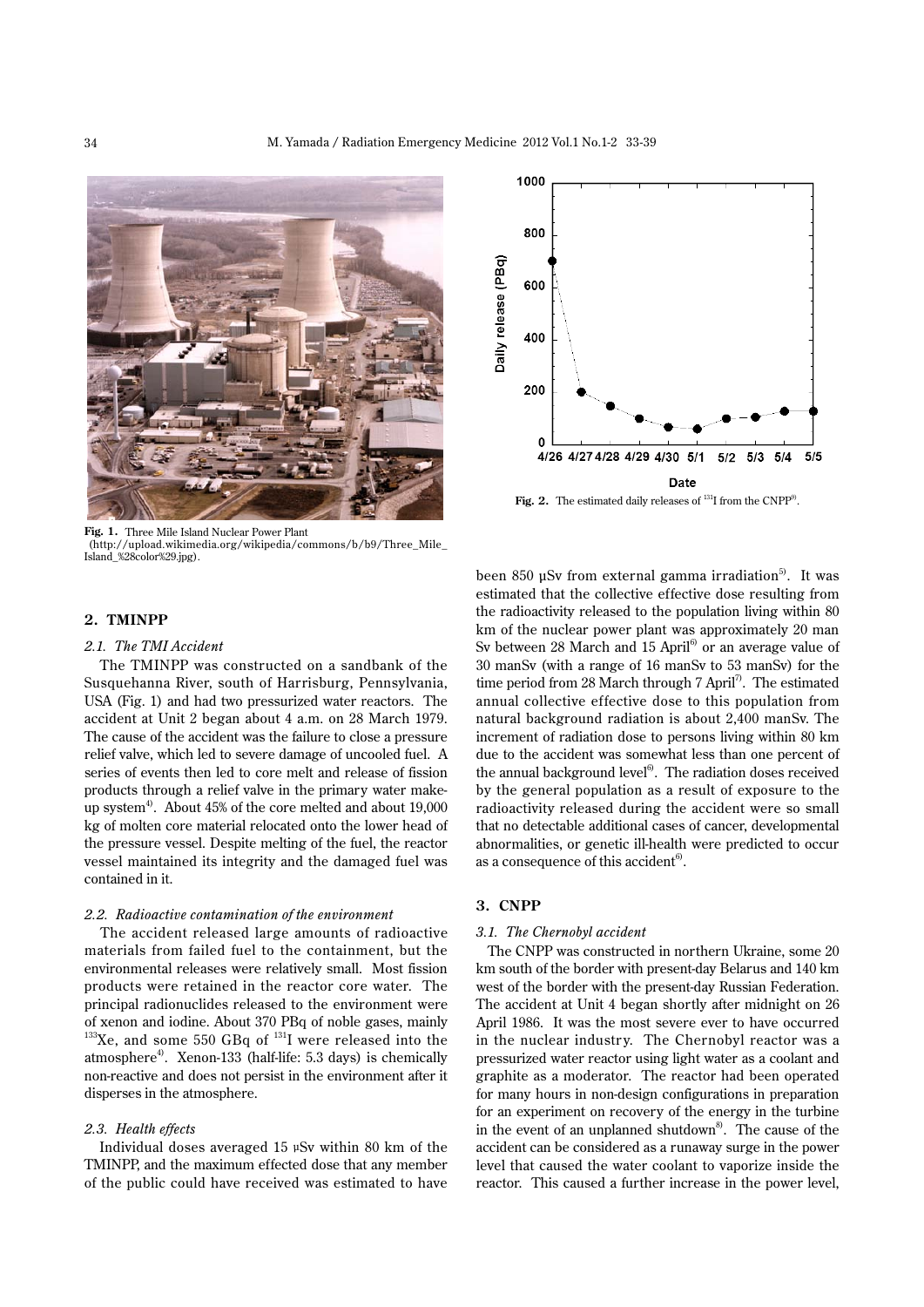**Table 1.** Estimates of the principal radionuclides released during the Chernobyl accident<sup>4</sup>

| Inert gases<br>33<br>Kr-85<br>10.72y<br>Xe-133<br>5.25d<br>6,500<br>Volatile elements<br>Te-129m<br>33.6 d<br>240<br>Te-132<br>3.26 d<br>~1,150<br>1-131<br>8.04 <sub>d</sub><br>~1,760<br>20.8 h<br>1-133<br>910<br>~17<br>$Cs-134$<br>2.06y<br>3.1 <sub>d</sub><br>$Cs-136$<br>36<br>$Cs-137$<br>30.0 <sub>v</sub><br>$~1$ 85<br>Elements with<br>intermediate volatility<br>Sr-89<br>50.5d<br>$\sim$ 115<br>$Sr-90$<br>29.12y<br>~10<br>Ru-103<br>39.3d<br>>168<br>368 d<br>Ru-106<br>>73<br>Ba-140<br>12.7d<br>240<br>Refractory elements<br>(including fuel<br>particles)<br>$Zr-95$<br>64.0 d<br>84<br>Mo-99<br>2.75d<br>>72<br>$Ce-141$<br>32.5d<br>84<br>Ce-144<br>284 d<br>$~1$ 50<br>Np-239<br>2.35d<br>400<br>Pu-238<br>87.74 y<br>0.015<br>Pu-239<br>24,065 y<br>0.013<br>Pu-240<br>6,537 y<br>0.018<br>Pu-241<br>14.4 y<br>$~1$ 2.6<br>Pu-242<br>376,000 y<br>0.00004 | Radionuclide | Half-life | Activity released (PBq) |
|------------------------------------------------------------------------------------------------------------------------------------------------------------------------------------------------------------------------------------------------------------------------------------------------------------------------------------------------------------------------------------------------------------------------------------------------------------------------------------------------------------------------------------------------------------------------------------------------------------------------------------------------------------------------------------------------------------------------------------------------------------------------------------------------------------------------------------------------------------------------------------|--------------|-----------|-------------------------|
|                                                                                                                                                                                                                                                                                                                                                                                                                                                                                                                                                                                                                                                                                                                                                                                                                                                                                    |              |           |                         |
|                                                                                                                                                                                                                                                                                                                                                                                                                                                                                                                                                                                                                                                                                                                                                                                                                                                                                    |              |           |                         |
|                                                                                                                                                                                                                                                                                                                                                                                                                                                                                                                                                                                                                                                                                                                                                                                                                                                                                    |              |           |                         |
|                                                                                                                                                                                                                                                                                                                                                                                                                                                                                                                                                                                                                                                                                                                                                                                                                                                                                    |              |           |                         |
|                                                                                                                                                                                                                                                                                                                                                                                                                                                                                                                                                                                                                                                                                                                                                                                                                                                                                    |              |           |                         |
|                                                                                                                                                                                                                                                                                                                                                                                                                                                                                                                                                                                                                                                                                                                                                                                                                                                                                    |              |           |                         |
|                                                                                                                                                                                                                                                                                                                                                                                                                                                                                                                                                                                                                                                                                                                                                                                                                                                                                    |              |           |                         |
|                                                                                                                                                                                                                                                                                                                                                                                                                                                                                                                                                                                                                                                                                                                                                                                                                                                                                    |              |           |                         |
|                                                                                                                                                                                                                                                                                                                                                                                                                                                                                                                                                                                                                                                                                                                                                                                                                                                                                    |              |           |                         |
|                                                                                                                                                                                                                                                                                                                                                                                                                                                                                                                                                                                                                                                                                                                                                                                                                                                                                    |              |           |                         |
|                                                                                                                                                                                                                                                                                                                                                                                                                                                                                                                                                                                                                                                                                                                                                                                                                                                                                    |              |           |                         |
|                                                                                                                                                                                                                                                                                                                                                                                                                                                                                                                                                                                                                                                                                                                                                                                                                                                                                    |              |           |                         |
|                                                                                                                                                                                                                                                                                                                                                                                                                                                                                                                                                                                                                                                                                                                                                                                                                                                                                    |              |           |                         |
|                                                                                                                                                                                                                                                                                                                                                                                                                                                                                                                                                                                                                                                                                                                                                                                                                                                                                    |              |           |                         |
|                                                                                                                                                                                                                                                                                                                                                                                                                                                                                                                                                                                                                                                                                                                                                                                                                                                                                    |              |           |                         |
|                                                                                                                                                                                                                                                                                                                                                                                                                                                                                                                                                                                                                                                                                                                                                                                                                                                                                    |              |           |                         |
|                                                                                                                                                                                                                                                                                                                                                                                                                                                                                                                                                                                                                                                                                                                                                                                                                                                                                    |              |           |                         |
|                                                                                                                                                                                                                                                                                                                                                                                                                                                                                                                                                                                                                                                                                                                                                                                                                                                                                    |              |           |                         |
|                                                                                                                                                                                                                                                                                                                                                                                                                                                                                                                                                                                                                                                                                                                                                                                                                                                                                    |              |           |                         |
|                                                                                                                                                                                                                                                                                                                                                                                                                                                                                                                                                                                                                                                                                                                                                                                                                                                                                    |              |           |                         |
|                                                                                                                                                                                                                                                                                                                                                                                                                                                                                                                                                                                                                                                                                                                                                                                                                                                                                    |              |           |                         |
|                                                                                                                                                                                                                                                                                                                                                                                                                                                                                                                                                                                                                                                                                                                                                                                                                                                                                    |              |           |                         |
|                                                                                                                                                                                                                                                                                                                                                                                                                                                                                                                                                                                                                                                                                                                                                                                                                                                                                    |              |           |                         |
|                                                                                                                                                                                                                                                                                                                                                                                                                                                                                                                                                                                                                                                                                                                                                                                                                                                                                    |              |           |                         |
|                                                                                                                                                                                                                                                                                                                                                                                                                                                                                                                                                                                                                                                                                                                                                                                                                                                                                    |              |           |                         |
|                                                                                                                                                                                                                                                                                                                                                                                                                                                                                                                                                                                                                                                                                                                                                                                                                                                                                    |              |           |                         |
|                                                                                                                                                                                                                                                                                                                                                                                                                                                                                                                                                                                                                                                                                                                                                                                                                                                                                    |              |           |                         |
|                                                                                                                                                                                                                                                                                                                                                                                                                                                                                                                                                                                                                                                                                                                                                                                                                                                                                    |              |           |                         |
|                                                                                                                                                                                                                                                                                                                                                                                                                                                                                                                                                                                                                                                                                                                                                                                                                                                                                    |              |           |                         |
|                                                                                                                                                                                                                                                                                                                                                                                                                                                                                                                                                                                                                                                                                                                                                                                                                                                                                    |              |           |                         |
|                                                                                                                                                                                                                                                                                                                                                                                                                                                                                                                                                                                                                                                                                                                                                                                                                                                                                    |              |           |                         |
|                                                                                                                                                                                                                                                                                                                                                                                                                                                                                                                                                                                                                                                                                                                                                                                                                                                                                    |              |           |                         |
|                                                                                                                                                                                                                                                                                                                                                                                                                                                                                                                                                                                                                                                                                                                                                                                                                                                                                    |              |           |                         |
|                                                                                                                                                                                                                                                                                                                                                                                                                                                                                                                                                                                                                                                                                                                                                                                                                                                                                    | $Cm-242$     | 18.1 y    | $\sim 0.4$              |

with a resulting steam explosion that destroyed the reactor. After the initial explosion, the graphite in the reactor caught fire and it burned for many days, and releases of radioactive materials continued until 6 May 1986<sup>8</sup>.

## *3.2. Radioactive contamination of the environment 3.2.1. Release of radioactive materials*

 The CNPP accident resulted in a substantial release of radioactive materials to the atmosphere and caused extensive contamination of the environment. The release of radioactive materials from the damaged reactor occurred over a 10-day period and they were deposited with greatest density in the regions surrounding the reactor.

 The refined estimates of the principal radionuclides released during the course of this accident are given in Table  $1<sup>4</sup>$ . Most of the radionuclides that were released in large amounts have short half-lives and the radionuclides with long halflives were generally released in small amounts. The releases of  $^{131}$ I,  $^{134}$ Cs and  $^{137}$ Cs were estimated to have been 1,760 PBq, 47 PBq and 85PBq, respectively<sup>4)</sup>. Because  $^{131}$ I and  $^{137}$ Cs are responsible for most of the radiation exposure, they are the most important radionuclides. The estimated releases

of <sup>131</sup> I and <sup>137</sup> Cs were about 50% and 30%, respectively, of the core inventory. The estimated daily releases of <sup>131</sup>I from the Chernobyl reactor are shown in Figure  $2^9$ . The release of <sup>131</sup>I on 26 April (first day of release) was estimated to be 704 PBq, about 40% of that during the first 10 days after the accident. The estimated releases of  $^{132}$ Te,  $^{132}$ I,  $^{133}$ I,  $^{134}$ I and  $^{135}$ I were 1,040 PBq, 1,040 PBq, 910 PBq, 25 PBq and 250 PBq, respectively, and they were substantially lower than that of <sup>131</sup> I. This was due to the fact that most of the short-lived radionuclides decayed in the damaged reactor and were not released<sup>9)</sup>.

The initial amounts of  $241$ Am were so small that they have not been estimated. The total activity of <sup>241</sup>Am will increase with time due to the radioactive decay of <sup>241</sup>Pu. The estimated release of  $^{241}$ Pu was 2.6 PBq (Table 1)<sup>4)</sup>. The maximum total amounts of  $^{241}$ Am will be 0.077 PBq in the year 2058. This is more than two times larger than the released amounts of  $^{239+240}$ Pu (0.031 PBq). After 320 years, the total activity of <sup>241</sup>Am will be the highest of all the remaining radionuclides<sup>4)</sup>.

#### *3.2.2. Radioactive contamination*

 Radioactive contamination was found in ever y country of the northern hemisphere<sup>10</sup>. A map of  $137$ Cs deposition density throughout Europe as a result of the Chernobyl accident is shown in Figure  $3<sup>11</sup>$ . During the first 10 days after the accident, radioactive gases and particles were initially carried by the wind in westerly and northerly directions, but subsequently, the winds came from all directions, so that all areas surrounding the reactor site received some fallout. The average  $^{137}$ Cs deposition density exceeding 37 kBq/m<sup>2</sup> (1 Ci/km<sup>2</sup> ) was chosen as a minimum contamination level. This level was approximately ten times higher than the

<sup>137</sup>Cs deposition density in Europe from global fallout and at this level the human dose during the first year after the accident was approximately 1 mSv. The countries most heavily affected by the accident were Belarus, the Russian Federation and Ukraine. There were also contaminated areas in the three Scandinavian countries (Sweden, Finland and Norway), Austria, Bulgaria, Switzerland, Greece, Slovenia, Italy and Republic of Moldova. The total area with <sup>137</sup>Cs deposition density exceeding 555 kBq/m<sup>2</sup> (15 Ci/km<sup>2</sup>) in 1986 was 10,300  $km^2$ , including 6,400  $km^2$  in Belarus, 2,400 km<sup>2</sup> in the Russian Federation and  $1,500$  km<sup>2</sup> in Ukraine<sup>9)</sup>.

 The three main areas of contamination have been designated the Central, Gomel-Mogilev-Br yansk, and Kaluga-Tula-Orel areas<sup>9)</sup>. The <sup>137</sup>Cs deposition density exceeded  $1,480$  kBq/m<sup>2</sup> (40 Ci/km<sup>2</sup>) in the 30-km-radius area surrounding the reactor. In some areas of Gomel-Mogilev-Bryansk contamination was comparable to that in the Central area. The  $^{137}$ Cs deposition density was lower in the Kaluga-Tula-Orel area, generally less than 555  $kBq/m^2$ . The area with plutonium levels exceeding 4  $kBq/m^2$ was located within the 30-km-radius area. The <sup>239+240</sup>Pu deposition density ranged from 0.07 to 0.3  $kBq/m^2$  in the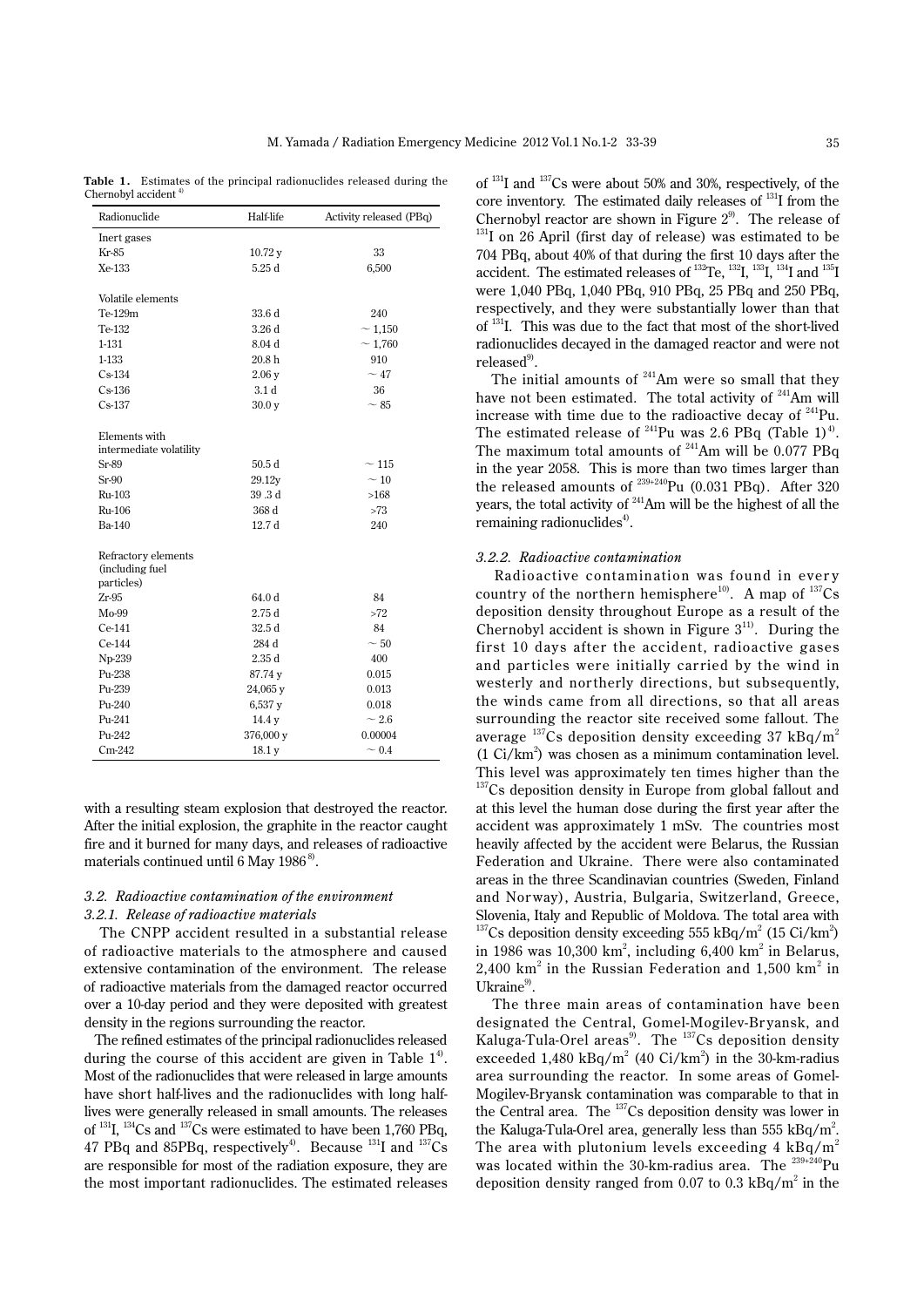

Fig. 3. Surface ground depositions of  $137$ Cs throughout Europe as a result of the Chernobyl accident<sup>11</sup>.

Gomel-Mogilev-Bryansk area and from 0.07 to 0.3  $kBq/m^2$ in the Kaluga-Tula-Orel area $^{\text{\tiny 9)}}$ .

Muramatsu et al.<sup>12)</sup> have reported the  $239+240$ Pu concentrations and <sup>240</sup> Pu/<sup>239</sup> Pu atom ratios in soil samples collected from three forest sites within the 30-km zone. There were no differences in the  $^{240}$ Pu/ $^{239}$ Pu atom ratios between the individual samples, although the  $^{239+240}\rm{Pu}$  concentration varied widely from 6.3 to 1,430 Bq/kg dry weight. The average <sup>240</sup>Pu/<sup>239</sup>Pu atom ratio in contaminated surface soil samples was 0.408. This atom ratio was much higher than the mean global fallout ratio of 0.18. The high ratio was related to the high burn-up grade of the reactor fuel.

 The Chernobyl radioactivity was observed in rain and air samples in Japan<sup>13, 14, 15</sup>. The monthly  $137Cs$  deposition observed at Tsukuba increased to 131 Bq/m<sup>2</sup>, which was the same level as that of the highest deposition period in 1963 after the 1961-62 large-scale atmospheric nuclear tests<sup>15)</sup>. This pronounced peak of deposition was clearly attributable to the Chernobyl accident because of the observation of short-lived radionuclides  $(^{131}\text{I},\ ^{132}\text{I},\ ^{103}\text{Ru},\ ^{106}\text{Ru},$ etc.) and <sup>134</sup>Cs<sup>13</sup>. The Chernobyl-derived Pu isotopes, which are characterized by higher activity ratios of  $^{238}\rm{Pu} / ^{239+240}\rm{Pu}$ and  $^{241}$ Pu/ $^{239+240}$ Pu than those of the nuclear test-derived Pu, also were detected in deposition and airborne dust samples in Japan, and so were volatile radionuclides such as  $^{131}I$  and  $^{137}Cs^{15}$ . The Chernobyl  $^{90}Sr$  and Pu isotopes were preferentially scavenged from the atmosphere by wet and dry deposition, over <sup>131</sup>I and <sup>137</sup>Cs. The behavior difference was due to the particle size difference between the radionuclide-bearing aerosols; the order of decreasing particle size was Pu isotopes >  $^{90}Sr > ^{137}Cs$ . This suggested that large amounts of actinides were deposited near the accident site<sup>15)</sup>.

The Chernobyl derived <sup>134</sup>Cs was detected in the surface seawater of the marginal seas around Japan north of latitude 30°N during the period from July 1986 to September 1986, which reflected the meridional distribution of the Chernobyl derived <sup>134</sup>Cs in the surface air over the western North Pacific<sup>16)</sup>.

#### *3.3. Health effects*

 The estimates of the average individual and collective doses received by the population groups exposed as a result of the Chernobyl accident have been updated in the UNSCEAR 2008 Report<sup>4)</sup>. According to the UNSCEAR 2008, the updated estimates are summarized as follows.

 The average effective dose received by the recovery operation workers between 1986 and 1990, mainly due to external irradiation, was estimated to have been 117 mSv. The collective effective dose to the 530,000 recovery operation workers was estimated to have been 61,200 man Sv. There is not enough information to estimate reliably the average thyroid dose to the recovery operation workers.

 The average thyroid dose to the evacuees was estimated to have been 490 mGy. For the more than six million residents of the contaminated areas of the former Soviet Union who were not evacuated, the average thyroid dose was 102 mGy. The average thyroid dose to pre-school children was some 2 to 4 times greater than the population average. The high thyroid doses among the general population were due almost entirely to drinking fresh milk containing <sup>131</sup>I in the first few weeks following the accident. For the 98 million residents of all of Belarus and Ukraine and 19 oblasts of the Russian Federation, the average thyroid dose was much lower, about 16 mGy. The average thyroid dose to residents of the other European countries was about 1.3 mGy.

 The six million residents of the areas of the former Soviet Union deemed contaminated received average effective doses for the period 1986-2005 of about 9 mSv, whereas for the 98 million people considered in Belarus, the Russian Federation and Ukraine, the average effective dose was 1.3 mSv, a third of which was received in 1986.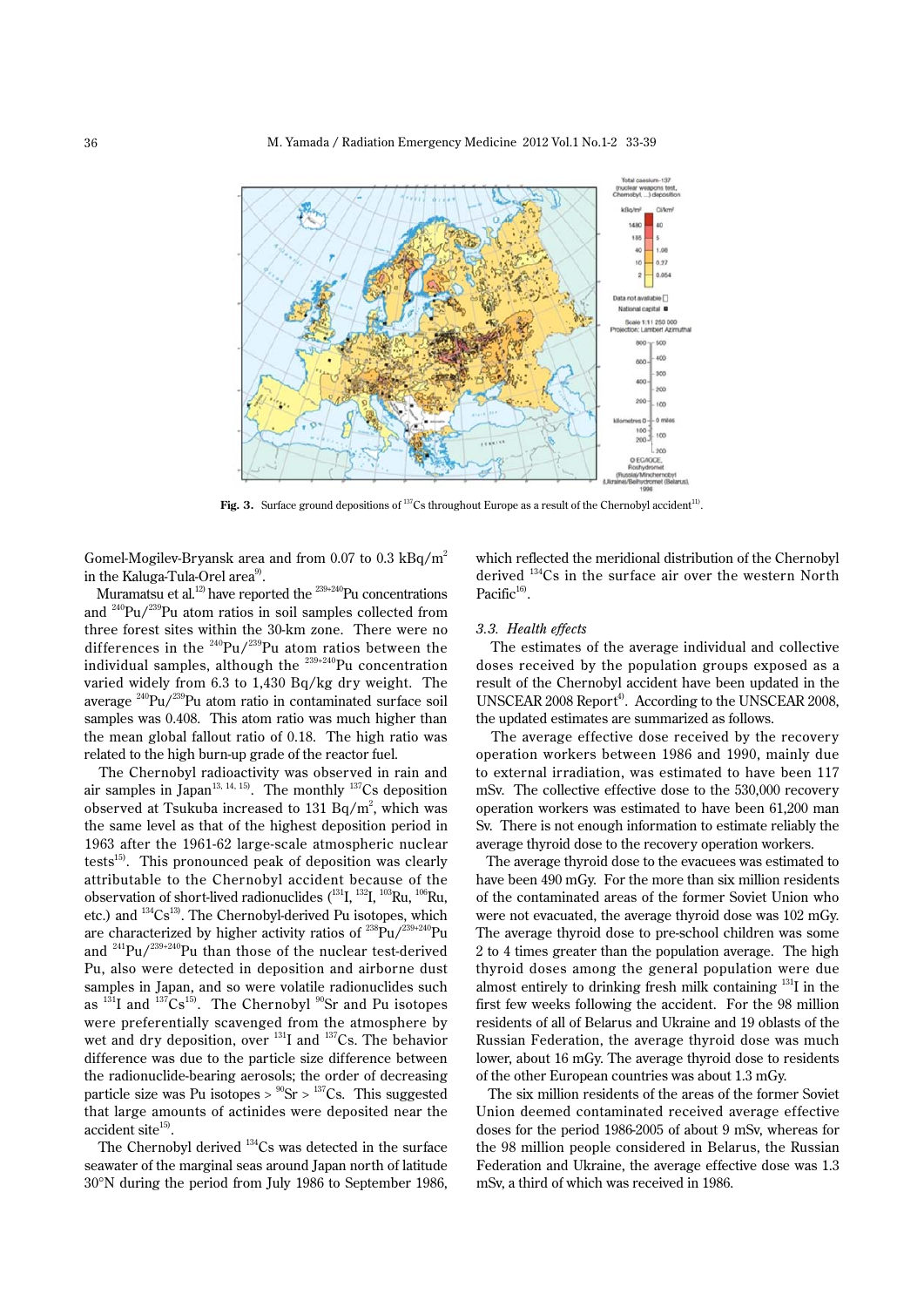

**Fig. 4.** Soil concentration map compiling the results of  $^{137}$ Cs deposition on land from the F-1NPP accident<sup>3</sup>.

 Over the 20-year period 1986-2005, about 70% of the population received effective doses below 1 mSv and about 20% received effective doses between 1 and 2 mSv. However, about 150,000 people living in the contaminated areas received an effective dose of more than 50 mSv over the 20 year period.

## **4. F-1NPP**

#### *4.1. The F-1NPP accident*

 The F-1NPP was constructed in the Futaba District on the Pacific coast in Fukushima Prefecture, Japan. A massive earthquake with a magnitude of 9.0 occurred at 2:46 pm on 11 March 2011, followed by tsunami about 1 hour after the earthquake. The boiling water reactor units in operation automatically shutdown; however, loss of emergency power supplies led to cooling systems failures. Partial core melt of the nuclear fuel and hydrogen explosions occurred and substantial release of radioactive materials to the environment took place.

## *4.2. Radioactive contamination of the environment 4.2.1. Release of radioactive materials*

Large amounts of radioactive nuclides, mainly  $^{131}I$ ,  $^{134}Cs$ ,  $^{137}$ Cs, were released from the damaged reactors to the atmosphere. The Nuclear Safety Commission of Japan preliminarily estimated the amounts released into the atmosphere to be 150 PBq  $(1.5 \times 10^{17}$  Bq) of  $^{131}$ I and 12 PBq  $(1.2 \times 10^{16}$  Bq) of  $^{137}Cs^{1)}$  and the Nuclear Industrial Safety Agency of Japan preliminarily estimated them to be 130 PBq  $(1.3 \times 10^{17} \text{ Bq})$  of <sup>131</sup>I and 6.1 PBq  $(6.1 \times 10^{15} \text{ Bq})$  of <sup>137</sup>Cs<sup>2</sup>. These estimates were updated to be 160 PBq  $(1.6 \times 10^{17}$  Bq) of <sup>131</sup>I, 18 PBq (1.8 × 10<sup>16</sup> Bq) of <sup>134</sup>Cs and 15 PBq (1.5 ×  $10^{16}$  Bq) of  $137$ Cs by the Nuclear Industrial Safety Agency of Japan<sup>17)</sup> or to be 130 PBq  $(1.3 \times 10^{17} \text{ Bq})$  of <sup>131</sup>I and 11 PBq  $(1.1 \times 10^{16}$  Bq) of <sup>137</sup>Cs by the Nuclear Safety Commission

of Japan<sup>18)</sup>. Those amounts accounted for approximately 10% of the 5.2 EBq  $(5.2 \times 10^{18}$  Bq) released from the CNPP accident. The Nuclear Industrial Safety Agency of Japan also preliminarily estimated the atmospheric release of 19 GBq  $(1.9 \times 10^{10}$  Bq) of <sup>238</sup>Pu, 3.2 GBq  $(3.2 \times 10^{9}$  Bq) of <sup>239</sup>Pu, 3.2 GBq  $(3.2 \times 10^9 \text{ Bq})$  of <sup>240</sup>Pu and 1.2 TBq  $(1.2 \times 10^{12} \text{ Bq})$  of  $^{241}Pu^{18)}$ .

#### *4.2.2. Radioactive contamination*

 The Ministry of Education, Culture, Sports, Science and Technology, Japan, collected soil samples at around 2,200 locations within approximately 100 km from the F-1NPP to analyze the deposited radionuclides by using germanium semiconductor detectors<sup>3, 19)</sup>. The soil samples were collected from a 5 cm surface layer at around five points at each location, prior to the rainy season (early summer), before any changes occurred on the soil surface. The soil concentration map compiling the results of  $137$ Cs is shown in Figure  $4^3$ . Deposition density of  $137$ Cs of more than 1,000  $kBq/m^2$  was observed in the Namie and Iitate districts<sup>3)</sup>. The average ratio of deposition density of  $^{131}I$  to that of  $^{137}Cs$ was around 0.0059 for monitoring points located to the north of the nuclear plant and around 0.024 for monitoring points located south and within a 34 km range to the west from the plant<sup>19</sup>. The distributions of radionuclides in soil samples have also been reported by Kato et al.<sup>20</sup> and Kinoshita et al.<sup>21</sup>. Kinoshita et al.<sup>21)</sup> concluded that the radioactive materials transported on 15 March were the major contributors to contamination in Fukushima Prefecture, whereas the radioactive materials transported on 21 March were the major sources in Ibaraki, Tochigi, Saitama and Chiba Prefectures and in Tokyo.

 Radioactive materials were also released to the ocean from the plant. The two major pathways existed: direct discharge of radioactive liquid wastes to the ocean and atmospheric fallout of airborne radioactive materials onto the ocean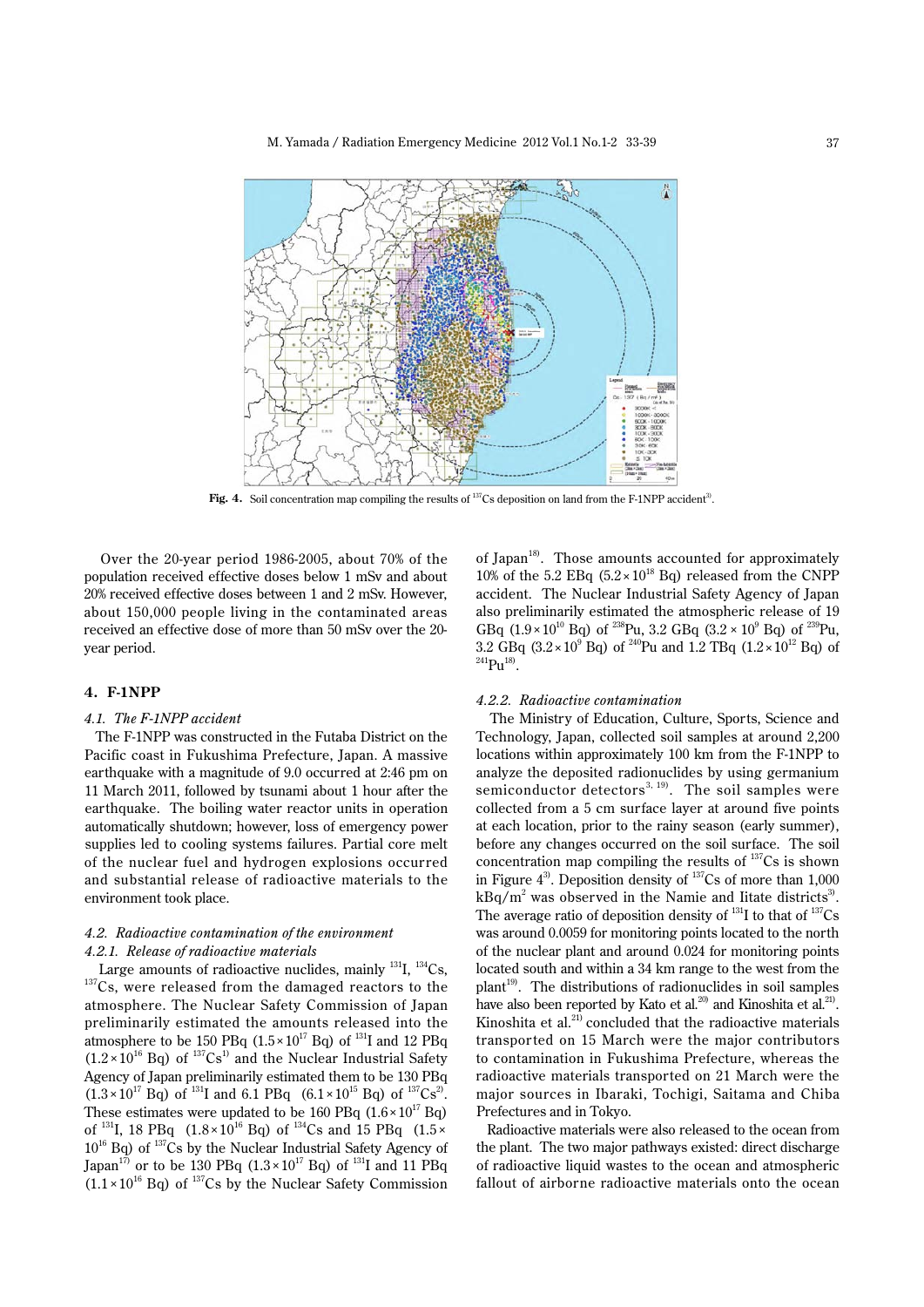surface. The levels at the plant site discharge point were exceedingly high, with a peak for  $^{137}Cs$  of 68 MBq/m<sup>3</sup> on 6 April 2011<sup>22)</sup>. They noted that a steady, albeit lower, supply of <sup>137</sup>Cs continued to be discharged to the ocean at least through the end of July. Buesseler et al.<sup>22)</sup> also found that the levels of <sup>137</sup> Cs in seawater 30 km from the F-1NPP were some 3 to 4 orders of magnitude higher than existed prior to the F-1NPP accident. Tsumune et al.<sup>23)</sup> used a regional ocean model to simulate the <sup>137</sup>Cs concentrations resulting from the direct discharge to the ocean off Fukushima Prefecture and found that the total amounts of <sup>137</sup>Cs directly released was  $3.5 \pm 0.7$  PBq from 26 March to the end of May. The estimated atmospheric deposits on the ocean surface were about 10 PBq of  $^{137}\mathrm{Cs}^{24)}$ .

 A car-borne survey for dose rate in air was carried out in March and April 2011<sup>25)</sup>. The maximum dose rate in air within the high level contamination area was 36 μGy/h and the estimated maximum cumulative external dose for evacuees who came from Namie Town to evacuation sites was 68 mSv. The mandatory evacuation was justified from the viewpoint of radiation protection.

## *4.3. Health effects*

Assessments of the health effects from radioactive material releases from F-1NPP cannot be made at this time. However, the national and prefectural governments have started monitoring the health of Fukushima prefecture residents and emergency and recovery workers of the plant<sup>26, 27</sup>.

## **References**

- 1. NSC (2011a) A testing estimates for the amount of  $^{131}I$  and  $^{137}Cs$ released from the Fukushima Daiichi nuclear power plant into the atmosphere. http://www.nsc.go.jp/info/20110412.pdf (in Japanese)
- 2. NISA (2011a) INES (the International Nuclear and Radiological Event Scale) Rating on the Events in Fukushima Dai-ichi Nuclear Power Station by the Tohoku District - off the Pacific Ocean Earthquake. http://www.nisa.meti.go.jp/english/files/ en20110412-4.pdf
- 3. MEXT (2011a) Preparation of Distribution Map of Radiation Doses, etc. (Map of Radioactive Cesium Concentration in Soil) by MEXT. http://radioactivity.mext.go.jp/ en/1750/2011/08/1750\_083014.pdf
- 4. UNSCEAR (2008) Sources and effects of ionizing radiation. United Nations Scientific Committee on the Effects of Atomic Radiation UNSCEAR 2008 Report to the General Assembly, with scientific annexes. Annex D: Health effects due to radiation from the Chernobyl accident. United Nations.
- 5. UNSCEAR (1993) Sources and effects of ionizing radiation. United Nations Scientific Committee on the Effects of Atomic Radiation UNSCEAR 1993 Report to the General Assembly, with scientific annexes. United Nations.
- 6. Kemeny JG (1979) Report of the President's Commission on the accident at Three Mile Island. Government Printing Office. Washington, DC.
- 7. Battist L et al (1979) Population dose and health impact of the accident at Three Mile Island nuclear station. A report of the ad Hoc population dose assessment group. NUREG-0558. U. S. Nuclear Regulatory Commission (May 10, 1979).
- 8. IAEA (2006) Environmental Consequences of the Chernobyl

Accident and their Remediation: Twenty Years of Experience. Report of the UN Chernobyl Forum Expert Group "Environment". International Atomic Energy Agency. Vienna.

- 9. UNSCEAR (2000) Sources and effects of ionizing radiation. United Nations Scientific Committee on the Effects of Atomic Radiation UNSCEAR 2000 Report to the General Assembly, with scientific annexes. United Nations.
- 10. UNSCEAR (1988) Sources and effects of ionizing radiation. United Nations Scientific Committee on the Effects of Atomic Radiation UNSCEAR 1988 Report to the General Assembly, with scientific annexes. United Nations.
- 11. De Cort M et al (1998) Atlas of caesium deposition on Europe after the Chernobyl accident. Rep.16733. Office for Official Publications of the European Communities, Luxembourg.
- 12. Muramatsu Y et al  $(2000)$  Concentration of  $^{239}$ Pu and  $^{240}$ Pu and their isotopic ratios determined by ICP-MS in soils collected from the Chernobyl 30-km zone. Environ Sci Technol 34: 2913- 2917.
- 13. Aoyama M et al (1986) High level radioactive nuclides in Japan in May. Nature 321: 819-820.
- 14. Muramatsu Y, Sumiya M and Ohmomo Y (1987) Iodine-131 and other radionuclides in environmental samples collected from Ibaraki/Japan after the Chernobyl accident. Sci Total Environ 67: 149-158.
- 15. Hirose K (1995) Geochemical studies on the Chernobyl radioactivity in environmental samples. J Radioanal Nucl Chem 197: 331-342.
- 16. Aoyama M and Hirose K (1995) The temporal and spatial variation of <sup>137</sup> Cs concentration in the western North Pacific and its marginal seas during the period from 1979 to 1988. J Environ Radioact 29: 57-74.
- 17. NISA (2011b) Evaluation for the status of reactor cores in units 1-3 of the Fukushima Daiichi Nuclear Power Plant. http://www.meti.go.jp/press/2011/06/20110606008/ 20110606008-2.pdf (in Japanese)
- 18. NSC (2011b) The re-estimates for the amount of  $^{131}I$  and  $^{137}Cs$ released from the Fukushima Daiichi nuclear power plant into the atmosphere. http://www.nsc.go.jp/anzen/shidai/ genan2011/genan064/siryo3.pdf (in Japanese)
- 19. MEXT (2011b) Preparation of Distribution Map of Radiation Doses, etc. (Map of Iodine 131 Concentration in Soil) by MEXT. http://radioactivity.mext.go.jp/ en/1750/2011/11/1750\_110110e.pdf
- 20. Kato H, Onda Y and Teramage M (2011) Depth distribution of <sup>137</sup>Cs, <sup>134</sup>Cs, and <sup>131</sup>I in soil profile after Fukushima Daiichi Nuclear Power Plant Accident. J Environ Radioact, doi:10.1016/ j.jenvrad.2011.10.003.
- 21. Kinoshita N et al (2011) Assessment of individual radionuclide distributions from the Fukushima nuclear accident covering central-east Japan. http://www.pnas.org/cgi/doi/10.1073/ pnas.1111724108.
- 22. Buesseler K, Aoyama M and Fukasawa M (2011) Impacts of the Fukushima nuclear power plants on marine radioactivity. Environ Sci Technol, doi: 10.1021/es202816c.
- 23. Tsumune D et al  $(2011)$  Distribution of oceanic  $^{137}Cs$  from the Fukushima Daiichi Nuclear Power Plant simulated numerically by a regional ocean model. J Environ Radioact, doi:10.1016/ j.jenvrad.2011.10.007.
- 24. IRSN (2011) Impact on marine environment of radioactive releases resulting from the Fukushima-Daiichi nuclear accident. http://www.irsn.fr/EN/news/Documents/IRSN\_ Fukushima-Accident\_Impact-on-marine-environment-EN\_20110404.pdf
- 25. Hosoda M et al (2011) The time variation of dose rate